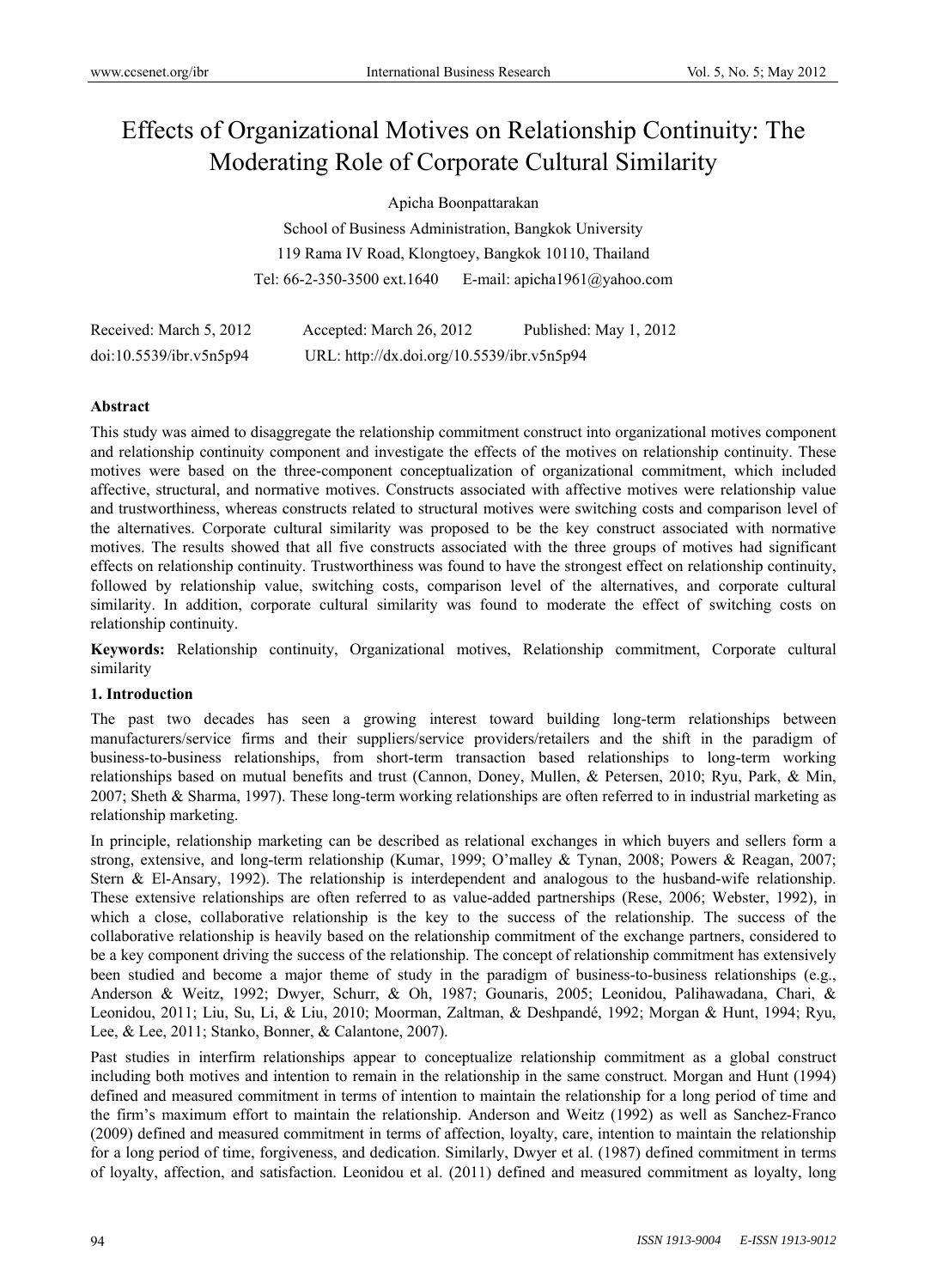lasting relationship, effort, and investment in time and resources (i.e., switching costs). Likewise, Moorman et al. (1992) as well as Ryu et al. (2011) defined commitment as desire to continue working with the partner firm in the relationship. The definitions and measures of commitment in the past appear to suggest a weakness of past research to distinguish motives from intention to continue the exchange relationship and to study them as separate constructs. Based on Allen and Meyer's (1990, 1996) as well as Meyer and Allen's (1991) three-component conceptualization of organizational commitment, this study was aimed to disaggregate the motives component from the relationship continuity component and investigate the effects of these motives on relationship continuity. The three groups of motives consist of affective, structural, and normative motives. Relationship value and trustworthiness are proposed to be key constructs associated with affective motives. Switching costs and comparison level of the alternatives are proposed to be key constructs concerning structural motives. Corporate cultural similarity is proposed to be the only key construct related to normative motives.

## **2. Literature Review**

## *2.1 Relationship Continuity*

The development of relationship stability is an ongoing process desired by both the focal firm and the partner firm. (Claycomb & Frankwick, 2010). Past research has adopted various terms to refer to relationship continuity. For example, Noordewier, John, and Nevin (1990) as well as Heide and John (1990) used the term expectation of continuity to describe the focal firm's intention to continue the exchange relationship for a long period of time. Cannon, Doney, Mullen, and Petersen (2010), Ganesan (1994), as well as Lusch and Brown (1996) used the term long-term orientation to describe the expectation of relationship continuity. Kumar, Bohling, and Ladda (2003) adopted the term relationship intention to refer to intention to continue the exchange relationship. The concept and measures of expectation of continuity, long-term orientation, and relationship intention described above appear to reflect the concept of relationship continuity, i.e., intention to continue the exchange relationship. In this study, relationship continuity is defined as the focal firm's intent or plan to continue the exchange relationship with its service provider. It is analogous to behavioral intention, a well defined concept in psychology and consumer behavior. Hence, relationship continuity is conceptualized to be the result of various organizational motives.

## *2.2 Organizational Motives*

Past research in organizations has identified a three component conceptualization of commitment consisting of affective, continuance, and normative components (Allen & Meyer, 1990, 1996; Meyer & Allen, 1991). The three components offer different underlying motives for maintaining a relationship. Hence, they can be considered as three different groups of constructs (Allen & Meyer, 1990, 1996; Meyer & Allen, 1991). The affective component of commitment can be defined as "the relative strength of an individual's identification with an involvement in a particular organization. Conceptually, it is characterized by at least three factors: a) a strong belief in and acceptance of the organization's goals and values; b) a willingness to exert considerable effort on behalf of the organization; and c) a strong desire to maintain membership in the organization" (Mowday, Porter, & Steers, 1982, p.27). In this sense, affective commitment appears to involve the ideas of loyalty, care, effort, desire, dedication, and the like. On the other hand, the continuance component of commitment is viewed as a tendency to continue the exchange relationship because of one of the following two factors: "the magnitude and/or number of investments individuals (or side bets) make and a perceived lack of alternatives" (Allen & Meyer, 1990, p.4). One partner wishes to continue the relationship because of high switching costs and/or the lack of better alternatives. The continuance component of commitment is synonymous with the concept of behavioral commitment or calculative commitment, in which commitment is derived from a calculation of costs and benefits (Allen & Meyer, 1990, 1996; Geyskens, Steenkamp, Scheer, & Kumar, 1996; Liu et al., 2010; Mathieu & Zajac, 1990; Meyer & Allen, 1991; Mowday et al., 1982). The third component of commitment is normative commitment. This component of commitment is based on the sense of belonging, that is, obligation to remain in a relationship because it is the right and moral thing to do (Allen & Meyer, 1990, 1996). Normative commitment, according to Wiener (1982, p.471), is defined as "totality of internalized normative pressures to act in a way which meets organizational goals and interests."

Combining concepts from services marketing, business-to-business marketing, organizational behavior, and psychology literature, this study tries to distinguish organizational motives from intention to continue the exchange relationship and study the effects of these motives on relationship continuity. As a result, relationship commitment in this study is conceptualized as a framework consisting of three groups of organizational motives and relationship continuity. The three groups of motives are based on Allen and Meyer's (1990, 1996) as well as Meyer and Allen's (1991) three-component conceptualization of organizational commitment. They consist of affective, structural, and normative motives. Relationship value and trustworthiness are posited to be key constructs associated with affective motives. Switching costs and comparison level of the alternatives are proposed to be key constructs associated with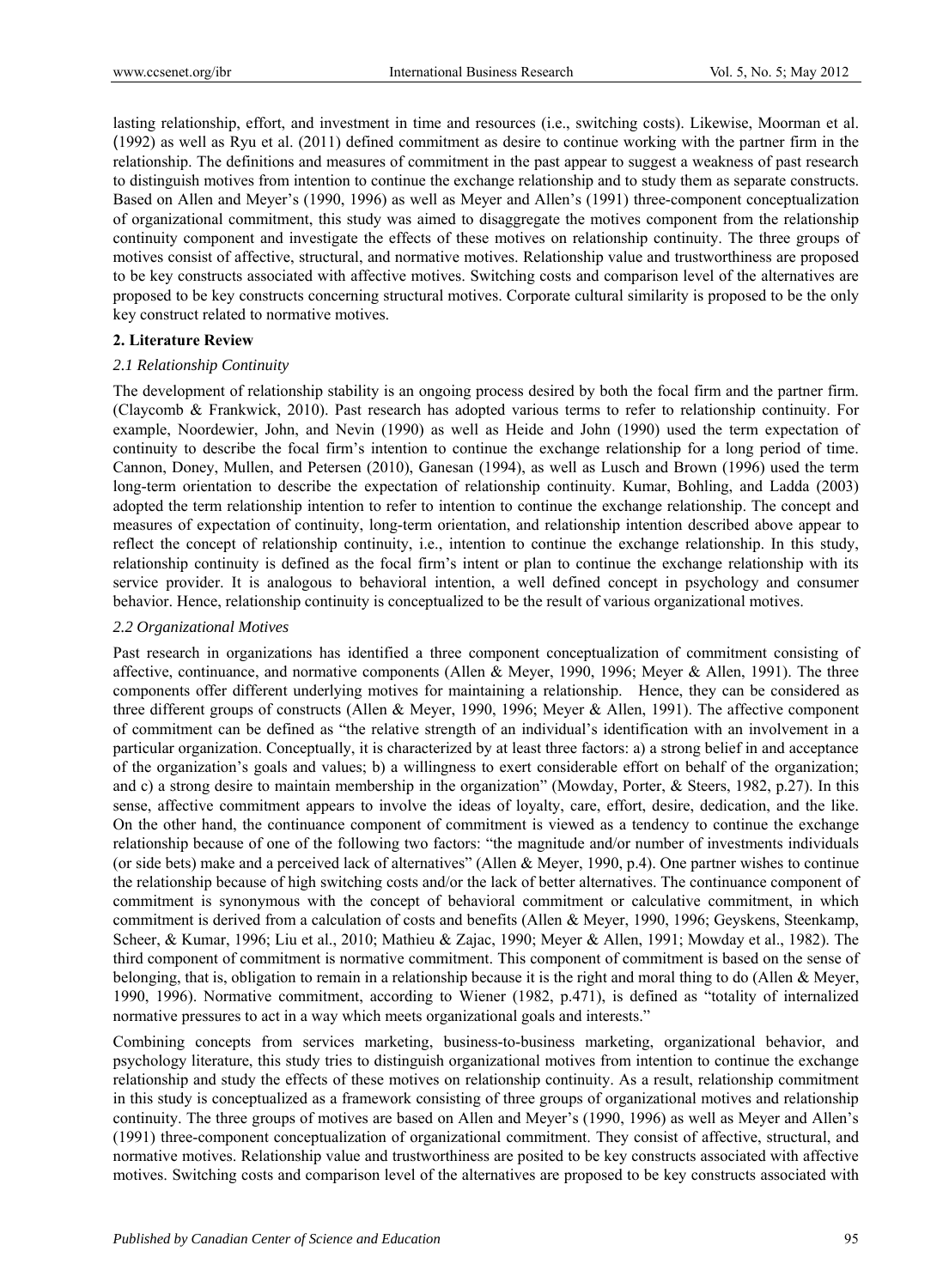structural motives. Corporate cultural similarity is characterized as the only key construct associated with normative motives.

# 2.2.1 Affective Motives

Drawing from the affective component of organizational commitment, affective motives in this study refer to the emotional connection between the focal firm and the partner firm as a result of the focal firm's evaluation of its partner (Mowday et al., 1982). Work experiences are suggested to be factors associated with affective motives. Analogous to "competence" and "comfort" components associated with work experiences suggested by Allen & Meyer (1990, 1996) as well as Meyer and Allen (1991), "relationship value" and "trustworthiness" are proposed to be two key motives associated with work experiences affecting the focal firm's intention to continue the exchange relationship. The partnership will be maintained if the focal firm is convinced that it has received good value from its partner and feels that its partner has exhibited a trustworthy behavior.

## • Relationship Value

Customer value can be conceptualized as "the difference between total customer value and total customer cost. Total customer value is the bundle of benefits customers expect from a given product or service. Total customer cost is the bundle of costs customers expect to incur in evaluating, obtaining, and using the product or service" (Kotler, 1997, p.38). Hence, business-to-business relationship value is similar to the concept of customer value and can be described as the net reward received by the customer/buyer or as a function of price, product quality, service quality, innovation, and image (Fredericks & Salter II, 1995). Similarly, Zeithaml (1988) suggests that elements of value should include salient intrinsic attributes (i.e., physical composition of the product such as flavor and color in a beverage), extrinsic attributes (i.e., product-related factors that are not part of the physical product such as brand name), perceived quality, other high level abstractions (such as emotional payoff), and sacrifice component which includes both monetary prices and nonmonetary prices (such as time, energy, and effort).

In consumer marketing, perceived product/service value is posited to influence purchase intention or customer loyalty (Chang & Wildt, 1994; Cronin, Brady, & Hult, 2000; Fredericks & Salter II, 1995; Petrick, 2004; Zeithaml, 1988). The higher the value, the higher the degree of customer intention to remain with the same manufacturer or service provider. Applying this conceptualization to an exchange relationship between two firms, the same conclusion may be drawn. When the focal firm believes the products or services offered by its partner firm to be of high value, the focal firm is likely to maintain and continue its working relationship with the partner firm. Relationship value is, therefore, expected to have a positive effect on relationship continuity. This suggests the following hypothesis.

 $H<sub>1</sub>$ : Relationship value will have a positive effect on relationship continuity.

# • Trustworthiness

Trust and trustworthiness are two separate constructs that have been studied in the past. The definitions of the two have different meanings. Trust occurs when the partner firm is believed by the focal firm in terms of its cooperation and performance. It means that the focal firm believes that the partner firm is credible and responsible (Ben-Ner & Halldorsson, 2010; Morgan & Hunt, 1994). Moorman. Deshpandé, and Zaltman (1993) defined trust as a willingness to rely on a partner in whom one has confidence. It is a feeling which is supported by willingness and confidence.

Trustworthiness demonstrates that the partner firm acts a positive and favorable way toward the expectation of the focal firm (Ben-Ner & Halldorsson, 2010; Colquitt, Scott, & LePine, 2007). The partner firm has trustworthiness when the focal firm confidently believes that the partner firm is reliable and has high integrity. Hence, trustworthiness is used to describe the partner firm's behavior. Both trust and trustworthiness are important to a business to achieve a successful long-term relationship. They can enhance efficiency, effectiveness, and productivity of business activities.

Trustworthiness is deemed to be the source of competitive advantage for companies. The organizational trustworthiness literature defines trustworthiness as the behavior that supports the expectation that the organization will act in the interests of its employees if its employees exhibit trustworthy behavior (Hodson, 2004; Huff, 2005). Trustworthiness can be referred to as the degree to which an exchange partner can be relied upon. Trustworthiness can be conceptualized as a unidimensional construct or a multi-dimensional construct. As a unidimensional construct, the concept may include the idea of promise keeping and reliability (Moorman et al., 1993; Rotter, 1980). As a multi-dimensional construct, the concept may include the ideas of promise-keeping, honesty, credibility, sincerity, competence, and reliability (Crosby, Evans, & Cowles, 1990; Ganesan, 1994; Rempel, Holmes, & Zanna, 1985; Schurr & Ozanne, 1985).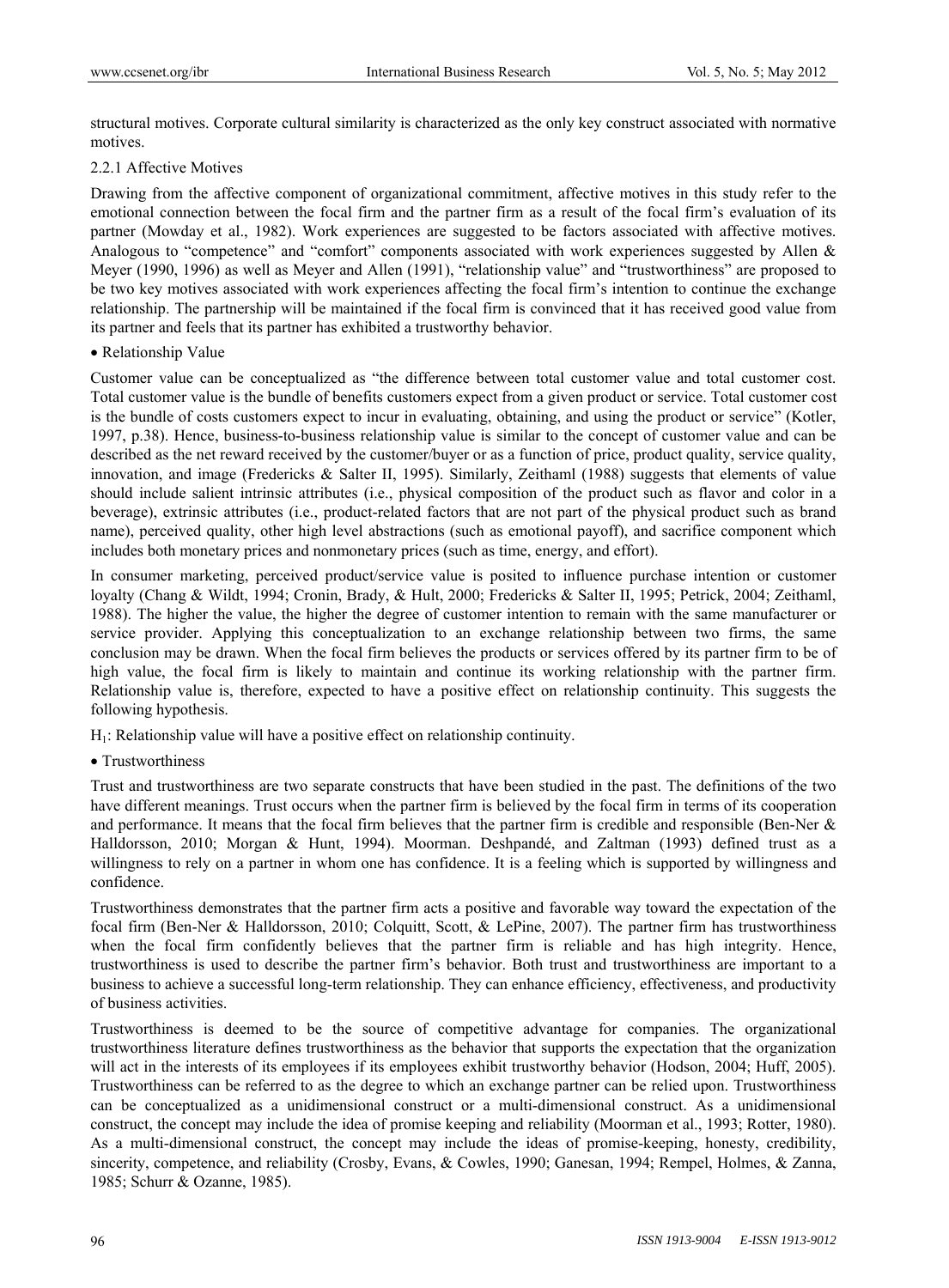In this research, the concept of trustworthiness is based on a unidimensional construct. It can be defined as the reliability and the integrity of the partner firm to perform its obligations faithfully. Past studies in interfirm relationships showed support for the positive effect of trust on commitment and long-term orientation (Anderson & Weitz, 1992; Ganesan, 1994; Keh & Xie, 2009; Morgan & Hunt, 1994). Drawing from this line of reasoning, it can be posited that when the partner firm exhibits a trustworthy behavior, it is likely that the focal firm will be willing to maintain and continue the exchange relationship with its partner. Hence, the following hypothesis is suggested.

H2: Trustworthiness will have a positive effect on relationship continuity.

# 2.2.2 Structural Motives

Structural motives are conceptualized as forces that create impediments to the termination of a relationship (Wilson, 1995). Structural motives develop over time as the level of the investments, adaptation, and shared technology grows or as a better alternative cannot be found. The decision to maintain a relationship sometimes depends on a trade-off between costs and benefits. Difficulty in terminating the relationship often arises due to "the magnitude of investments" and/or "the perceived lack of alternatives" (Allen & Meyer, 1990, 1996; Meyer & Allen, 1991). The partnership will be difficult to terminate if the focal firm has high levels of termination costs or cannot find a better alternative partner. Analogous with the two factors suggested by Allen and Meyer (1990, 1996) as well as Meyer and Allen (1991), "switching costs" and "comparison level of the alternatives" are proposed to be the key motives associated with structural motives. Switching costs are similar to the concept of magnitude of investments, whereas comparison level of the alternatives is similar to the concept of perceived lack of alternatives.

# • Switching Costs

Switching costs refer to idiosyncratic investments which may include both tangible and intangible investments (Anderson & Weitz, 1992; Heide & John, 1988, 1992; Jackson, 1985; Whitten & Wakefield, 2006). Tangible switching costs include investments in dollars, people, assets, and procedures, whereas intangible switching costs include exposures to financial, performance, and personal risks (Jackson, 1985; Jones, Mothersbaugh, & Beatty, 2002; Whitten & Wakefield, 2006). Switching costs are also referred to as relationship termination costs (Morgan & Hunt, 1994) or transaction-specific investments described in the transaction cost analysis framework (Williamson, 1975; Williamson, 1985). The concept of switching costs is synonymous with the idea of magnitude of investments, an element of continuance commitment, proposed by Mathieu and Zajac (1990) and Meyer and Allen (1991). These investments are not redeployable and have no value outside the focal relationship. The investments will have to be foregone if the focal firm desires to seek a new partner. Switching costs in this study are defined as the focal firm's investments including tangible and intangible assets that make it difficult for the focal firm to terminate its working relationship with its partner.

To make the relationship a successful one, the focal firm often has to make a lot of investments (mostly intangible investments), such as educating their partner firms about their businesses and spending time working closely with them. High switching costs are therefore likely to bring the two sides closer to each other, lead to a high quality outcome, and make the ongoing relationship being viewed as important, thus generating an intention to continue the exchange relationship. A more durable and lasting relationship is often the result of high switching costs (Joskow, 1987). This parallels Dwyer et al.'s (1987) conceptualization, which suggests that high switching costs give rise to a desire to maintain a relationship. Empirical research also showed a positive effect of switching costs on expectation of continuity (Heide & John, 1990). High levels of switching costs are expected to act as an impediment to terminate the relationship (Morgan & Hunt, 1994). The higher the switching costs, the more likely the focal firm's intention to continue the exchange relationship. The following hypothesis is suggested.

H3: Switching costs will have a positive effect on relationship continuity.

Comparison Level of the Alternatives

The concept of comparison level of the alternatives is identical to the idea of perceived lack of alternatives described by Allen and Meyer (1990, 1996) and Meyer and Allen (1991). Comparison level of the alternatives can be defined informally as "the lowest level of outcomes a member will accept in the light of available alternative opportunities in other relationships" (Kelley & Thibaut, 1978, p.9). This definition parallels what Anderson and Narus (1990, p.44) describe as "a standard that represents the overall quality of outcomes (economic, social, and technical) available to the firm from the best alternative exchange relationship." In this research, comparison level of the alternatives is defined as the quality of the outcome of other alternative service providers readily available to the focal firm.

Kelley and Thibaut (1978) and Wilson (1995) provide an explanation of the relationship between comparison level of the alternatives and dependence. The level of outcome received from the current partner when evaluated against the quality of the most attractive of other alternatives is a measure of dependence. If the outcome drops below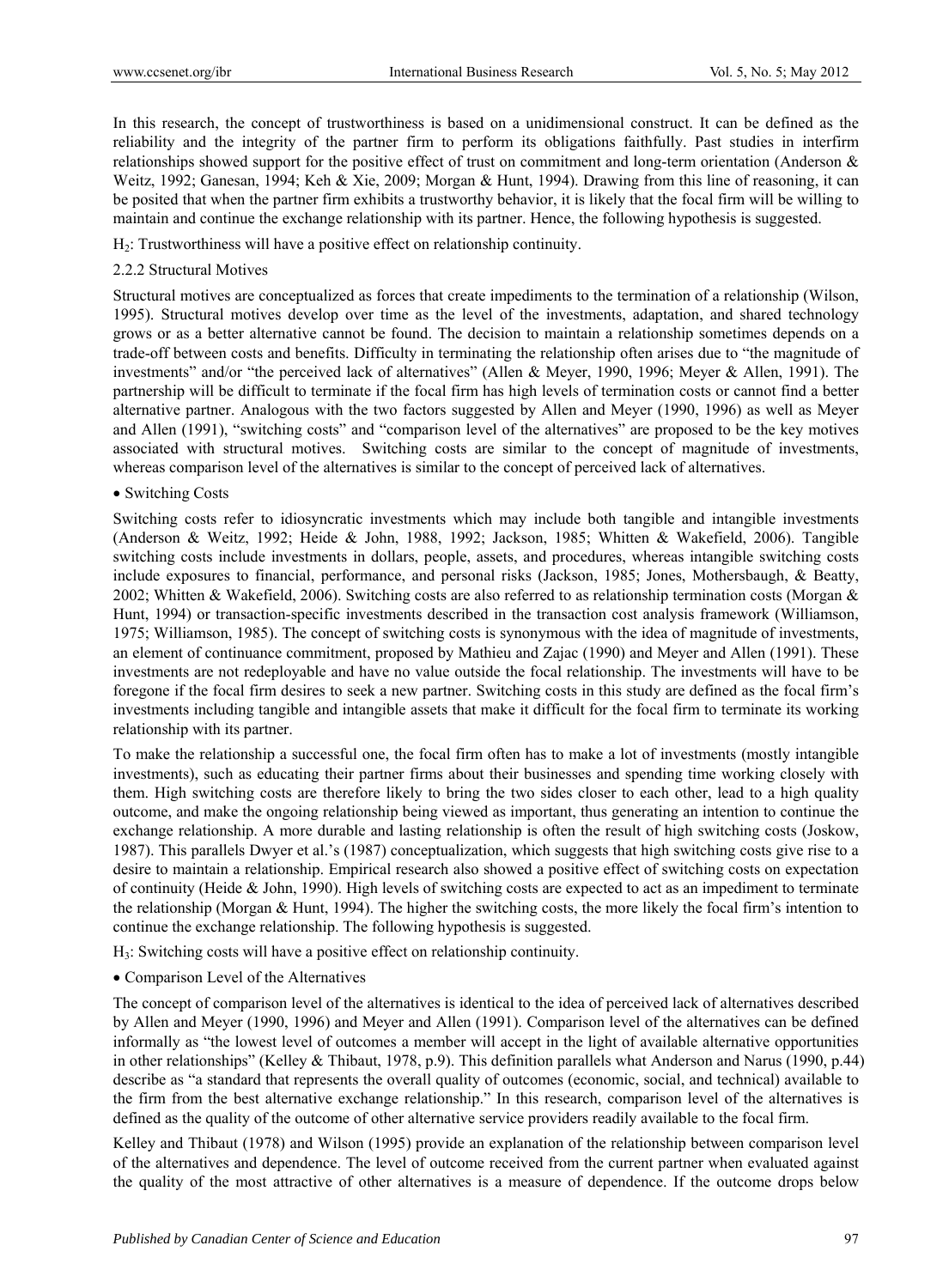comparison level of the alternatives, the focal firm will discontinue the relationship. If the outcome greatly exceeds comparison level of the alternatives, the focal firm will become more dependent on the relationship (Powers & Reagan, 2007). Hence, it follows that if the level of comparison level of the alternatives is low, the focal firm will be more likely to continue the relationship because the alternative partners are not very attractive. If the level of comparison level of the alternatives is high, the focal firm will be more likely to discontinue the relationship because the alternative partners are very attractive. Thus, the following hypothesis is proposed.

H4: Comparison level of the alternatives will have a negative effect on relationship continuity.

# 2.2.3 Normative Motives

Normative motives, the third group of organizational motives, refer to as internalized normative pressures to maintain or terminate the exchange relationship. In this study, "corporate cultural similarity" between the focal firm and the partner firm is considered to be the key normative motive driving the sustainability of the relationship. The concept of corporate culture has been defined as the values and norms shared by employees of an organization. The way the organization behaves and performs will be significantly driven by these values and norms. Past research shows that corporate culture has an effect on organizational performance (Kotter & Heskett, 1992; Siehl & Martin, 1990). Relationships will become more sustainable with increased similarity in corporate values and norms (Bucklin & Sengupta, 1993). Thus, similarity of corporate cultural values and norms between the focal firm and the partner firm will provide a foundation for the development of long-term relationships.

When corporate cultural similarity exists between the exchange partners, the exchange partners will be more likely to communicate closely with each other and have a better understanding of each other's goals and objectives (Zenger & Lawrence, 1989). In this situation, the exchange partners will focus on the well-being of both sides and be more likely to work closely together as a team (Doney & Cannon, 1997; Lee, Lee, & Suh, 2007). Hence, intention to continue the exchange relationship will be high when the corporate cultural similarity between the exchange partners is high. This suggests the following hypothesis.

 $H<sub>5</sub>$ : Corporate cultural similarity will have a positive effect on relationship continuity.

Corporate cultural similarity has been studied in the past as a moderator in some other contexts (Cannon et al., 2010; Lee et al., 2007). In this study, corporate cultural similarity is proposed to moderate the effects of both affective motives and structural motives on relationship continuity. The influence of affective motives on relationship continuity is expected to be different between the exchange partners with high levels of corporate cultural similarity and those with low levels of corporate cultural similarity. For the exchange partners with high levels of corporate cultural similarity, the affective motives will have a weaker influence on intention to continue the exchange relationship. Because of the high level of corporate cultural similarity, the focal firm and the partner firm will have a better understanding of each other's goals and will work closely with each other and work more effectively to achieve the desired outcomes. The focal firm will be more tolerant and more sympathetic toward the partner firm. As a result, the focal firm will be more likely to maintain the relationship with the partner firm even if the affective motives are not as high as it would like to be. In contrast, for the exchange partners with low levels of corporate cultural similarity, the affective motives will have a stronger influence on intention to continue the exchange relationship. With the difference in corporate culture between the focal firm and the partner firm, the focal firm will only continue the exchange relationship if its affective motives are of high levels. The partner firm will have to exhibit a high level of relationship value and trustworthiness if it would like the focal firm to be satisfied and continue to use its services. This suggests the following hypotheses.

H6: Relationship value will influence relationship continuity to a greater degree for firms with low corporate cultural similarity than for firms with high corporate cultural similarity.

H7: Trustworthiness will influence relationship continuity to a greater degree for firms with low corporate cultural similarity than for firms with high corporate cultural similarity.

Similarly, the structural motives will also have a weaker influence on intention to continue the exchange relationship for the exchange partners with high levels of corporate cultural similarity. With a high level of corporate cultural similarity between the focal firm and the partner firm, the two parties will share the same set of values and norms and, as a result, have a good understanding of each other in terms of doing business. The focal firm will be more tolerant with its partner and will try to help its partner to produce better desired results. Hence, the focal firm will be more likely to continue the exchange relationship with its partner firm even though switching costs, one form of structural motives, are somewhat low and good alternative sources of supply, another form of structural motives, are not difficult to locate. The focal firm will be more sympathetic with its partner and try to help its partner as much as it can. In contrast, for the exchange partners with low levels of corporate cultural similarity, the structural motives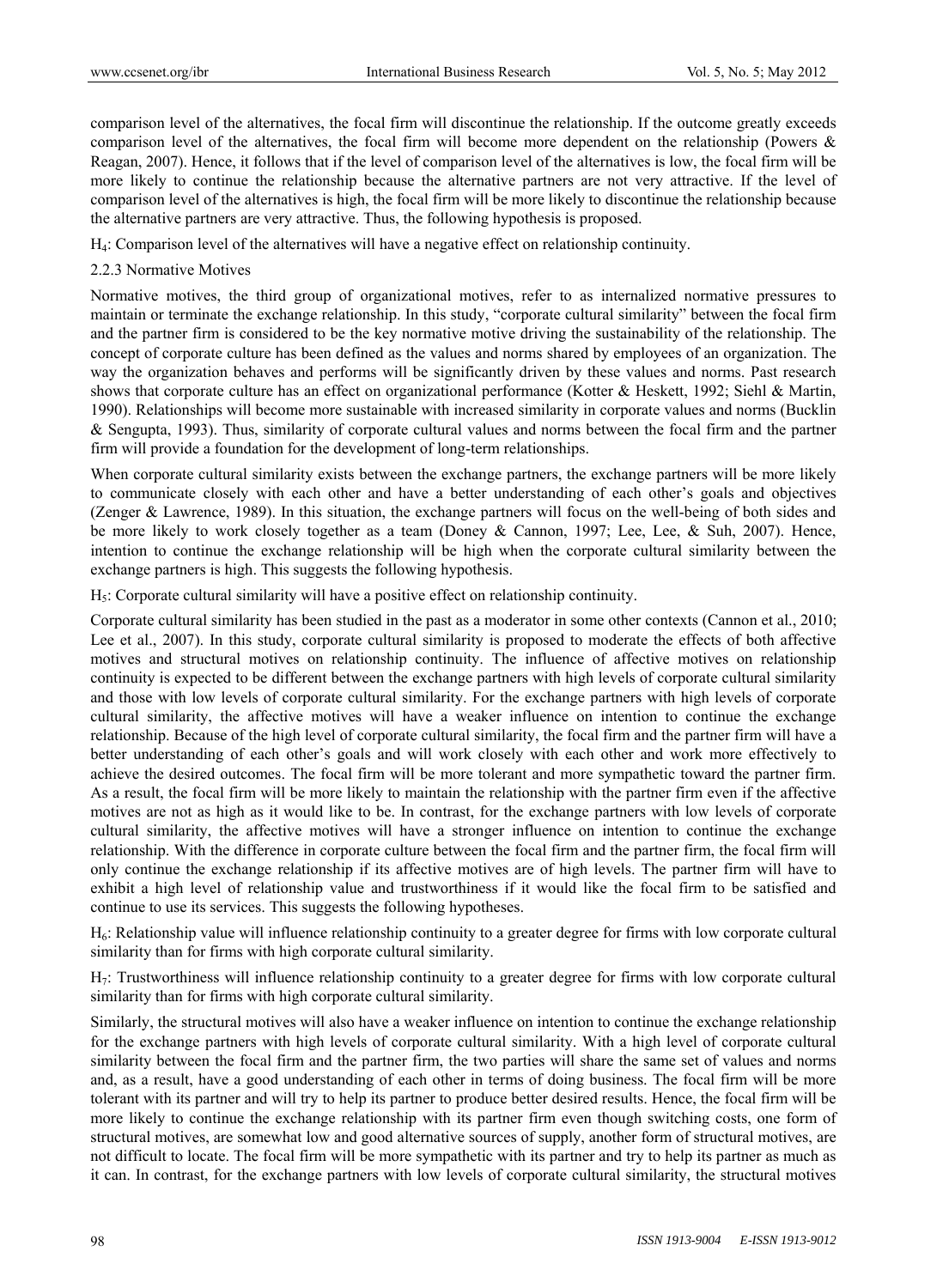will have a stronger influence on intention to maintain the exchange relationship. When the corporate cultures between the two parties are not similar, work will be strongly based on the results. If the results are not good, switching costs will have a strong effect on relationship continuity. The focal firm will be more likely to form a new strategic alliance with a new partner who can produce better and more valuable results. Likewise, when the partner firm's performance is below what is expected, the focal firm will try to locate a new partner if good alternative sources of supply are readily available in the industry. This leads to the following hypotheses.

H8: Switching costs will influence relationship continuity to a greater degree for firms with low corporate cultural similarity than for firms with high corporate cultural similarity.

H9: Comparison level of the alternatives will influence relationship continuity to a greater degree for firms with low corporate cultural similarity than for firms with high corporate cultural similarity.

The development of the proposed conceptual framework and the hypotheses described above is presented in Figure1.

# **3. Research Methodology**

A mail survey was used to test the proposed model in the advertising agency industry, a service provider business. Although mail surveys are likely to generate low response rates, they are a common method used in studying relational exchanges. The mail survey appears to be appropriate for this type of research because it can effectively reach busy business executives in organizations that are scattered throughout the geographic area at relatively low cost. Other advantages of mail surveys include an opportunity to have a large sample, allow researchers to obtain a large amount of information, and give respondents confidentiality in answering (Erdos & Morgan, 1983).

This study focuses on the buyer side, i.e., the advertisers. The emphasis is on the perception of advertisers regarding their ad agency relationships. As a result, the population of interest in this study is defined as advertisers who use the service of an outside advertising agency. The sampling frame was constructed from the listing of advertisers in the most recent U.S. standard directory of advertisers. Population members were identified and included in the sampling frame when the listing indicated that the advertiser organization used the service of an outside advertising agency. A simple random sampling was used to select the total number of 2,000 advertisers from the sampling frame.

The first draft of the questionnaire was constructed by adapting previous measures published in the literature. All constructs were measured using multiple items except corporate cultural similarity (Churchill, 1979). Then, the questionnaire was submitted to a panel of five academic experts for evaluation and suggestions. They were asked to analyze problems with question wording, inadequate or confusing response categories, and any other aspects of the questionnaire perceived to be inadequate or irrelevant. The recommendations were used to modify the questionnaire.

Next, a formal pretest was carried out. A random sample of 100 advertisers who used an outside ad agency was used for the study. A questionnaire packet was sent to each advertiser firm's director of advertising, director of marketing communications, or director of marketing. After two weeks of the initial mailing, a follow-up with a reminder letter and a new copy of the questionnaire was sent to nonrespondents. The total of eighteen completed responses was received. Alpha coefficients were computed for constructs with multiple items. Comparison level of the alternatives appeared to have a low reliability index. Changes in wording were then made to the measures of comparison level of the alternatives. The final version of the questionnaire was then used to do the data collection to test the model proposed in this study. The final measures of each construct are presented in Table 1.

The key informant technique was used to collect data (Seidler, 1974). The listing of job titles was used to identify key informants. Each sample unit was then sent a questionnaire packet. The recipient was asked to select and focus on one primary ad agency if multiple ad agencies were used. Then, the recipient was asked to complete the questionnaire if he or she was qualified or forward the questionnaire to a qualified person in the organization. To stimulate response cooperation, incentives were provided to recipients (Dillman, 1978). A copy of the summary of the findings was offered to recipients. Questionnaire recipients were also assured of confidentiality. There were informed that no individual identity would be revealed; only the aggregate results would be presented. First, the entire sample of 2,000 was mailed a questionnaire packet requesting their participation. Then, three weeks after the initial mailing, nonrespondents were sent a reminder letter and a new copy of the questionnaire.

#### **4. Analysis and Results**

Of the original sample size of 2,000, 86 were undeliverable. Hence, the number of deliverable questionnaires was 1,914. The total number of completed questionnaires received was 357. This represented an 18.65% response rate. A comparison was made between early and late responses. A two sample t-test was conducted to test the differences between early and late responses in terms of the advertiser's revenues, length of the relationship between the advertiser and the ad agency, and the length of the relationship between the informant and the ad agency. The results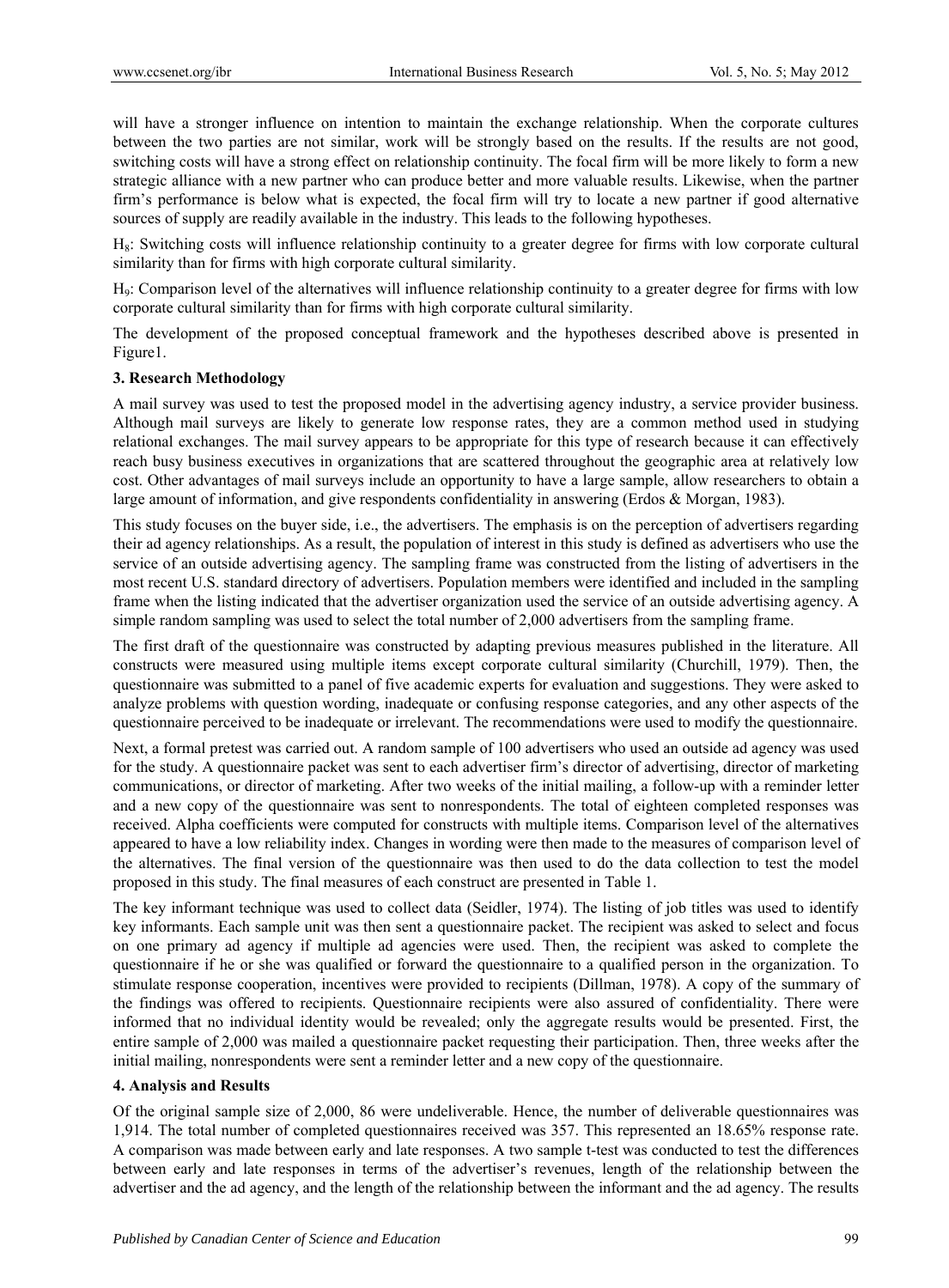showed no differences between early and late responses ( $p > 0.10$ ). Hence, nonresponse bias was not an issue in this research.

# *4.1 Sample Characteristics*

Descriptive statistics regarding the sample characteristics were computed. The mean number of employees was 3,677 with a standard deviation of 10,418 and the range was from 4 to 95,000. The mean revenue reported was \$1,134.93 million with a standard deviation of \$3,079.31 million and the range was from \$1.2 million to \$35,000 million. In terms of business classification, thirty four percent of advertisers reported being in a consumer product category, 37.1% in an industrial product category, 26.3% in a service category, and 2.6% in other business categories. Creation of advertising, media planning and placement, and strategic advertising planning were reported as the primary purposes for employing the services of ad agencies.

# *4.2 Data Analysis and Hypothesis Testing*

Before proceeding with statistical analyses, missing values for each scale item were substituted with the scale item's mean (Cohen & Cohen, 1983). Methods suggested by Churchill (1979) were then used to purify the measures. Factor analysis using promax rotation was used to check the unidimensionality of constructs with multiple items (Gorsuch, 1983). The purpose was to check the unidimensionality of each construct, not to identify the underlying factors or constructs. Hence, we checked those constructs with multiple items one by one. The results suggested the unidimensionality of all the constructs using multiple items.

The next step was to compute coefficient alphas for constructs with multiple items. Only item number four of the switching costs construct exhibited a very low correlation with total. Hence, this item was dropped from further analyses. The final coefficient alphas were 0.916 for relationship value, 0.813 for trustworthiness, 0.743 for switching costs, 0.625 for comparison level of the alternatives, and 0.887 for relationship continuity. These coefficient alphas were considered acceptable (Churchill & Peter, 1984; Nunnally, 1967).

LISREL 8.53 was used to analyze convergent validity through the use of confirmatory factor analysis. All the constructs with multiple items were treated as exogenous variables and allowed to covary. Correlation matrix was used as an input. The results showed that all the lambdas of indicators were highly significant. All t-values were well above 1.96 ( $p \le 0.05$ ). As a result, all constructs with multiple items appeared to have convergence in measurement (Bagozzi & Yi, 1988). The composite reliabilities of individual constructs were then computed. All indexes were acceptable. They were all above 0.6 (Bagozzi & Yi, 1988). The computed composite reliability were 0.921 for relationship value, 0.836 for trustworthiness, 0.757 for switching costs, 0.613 for comparison level of the alternatives, and 0.893 for relationship continuity.

Then, a 95% confidence interval of the correlation for each pair of constructs was computed. The computation was based on plus or minus 1.96 standard errors around each correlation. The lower bound and the upper bound were then obtained. The results showed that none of the confidence intervals included or were very close to 1.0. This suggested the presence of discriminant validity among constructs using multiple items (Anderson, 1987).

An OLS regression analysis was used to test the hypotheses. The regression analysis results are reported in Table 2. The model had an R-square of 0.780. The findings showed that relationship value, trustworthiness, switching costs, and comparison level of alternatives had significant effects on relationship continuity ( $p < 0.001$ ). Corporate cultural similarity was also found to have a significant effect on relationship continuity ( $p < 0.05$ ). In addition, corporate cultural similarity was found to only moderate the effect of switching costs on relationship continuity ( $p < 0.05$ ). Corporate cultural similarity did not significantly moderate the effects of relationship value, trustworthiness, and comparison level of alternatives on relationship continuity ( $p > 0.05$ ). It can be concluded that H<sub>1</sub>, H<sub>2</sub>, H<sub>3</sub>, H<sub>4</sub>, H<sub>5</sub>, and  $H_8$  are statistically supported, while  $H_6$ ,  $H_7$ , and  $H_9$  are not statistically supported.

# **5. Discussion**

The proposed model suggests that organizational motives associated with affection, structure, and culture/norms should influence the focal firm's intention to maintain the exchange relationship. The results showed that all constructs associated affective, structural, and normative motives were found to have an influential effect on the focal firm's intention to maintain and continue using the partner firm, a business service provider. Hence, all the hypothesized main effects in the model were supported. The findings indicate that the two types of motives associated with affection have significant effects on relationship continuity. The study shows that relationship value is an influential factor affecting customer loyalty, i.e., the focal firm's intention to continue working with the partner firm. In a service providing industry in which the focal firm is not heavily dependent on the partner firm (i.e., service providing firm) and the availability of alternative service providers is not a major issue, value is likely to be a very important factor in determining the continuity of the relationship. If the service provider is unable to render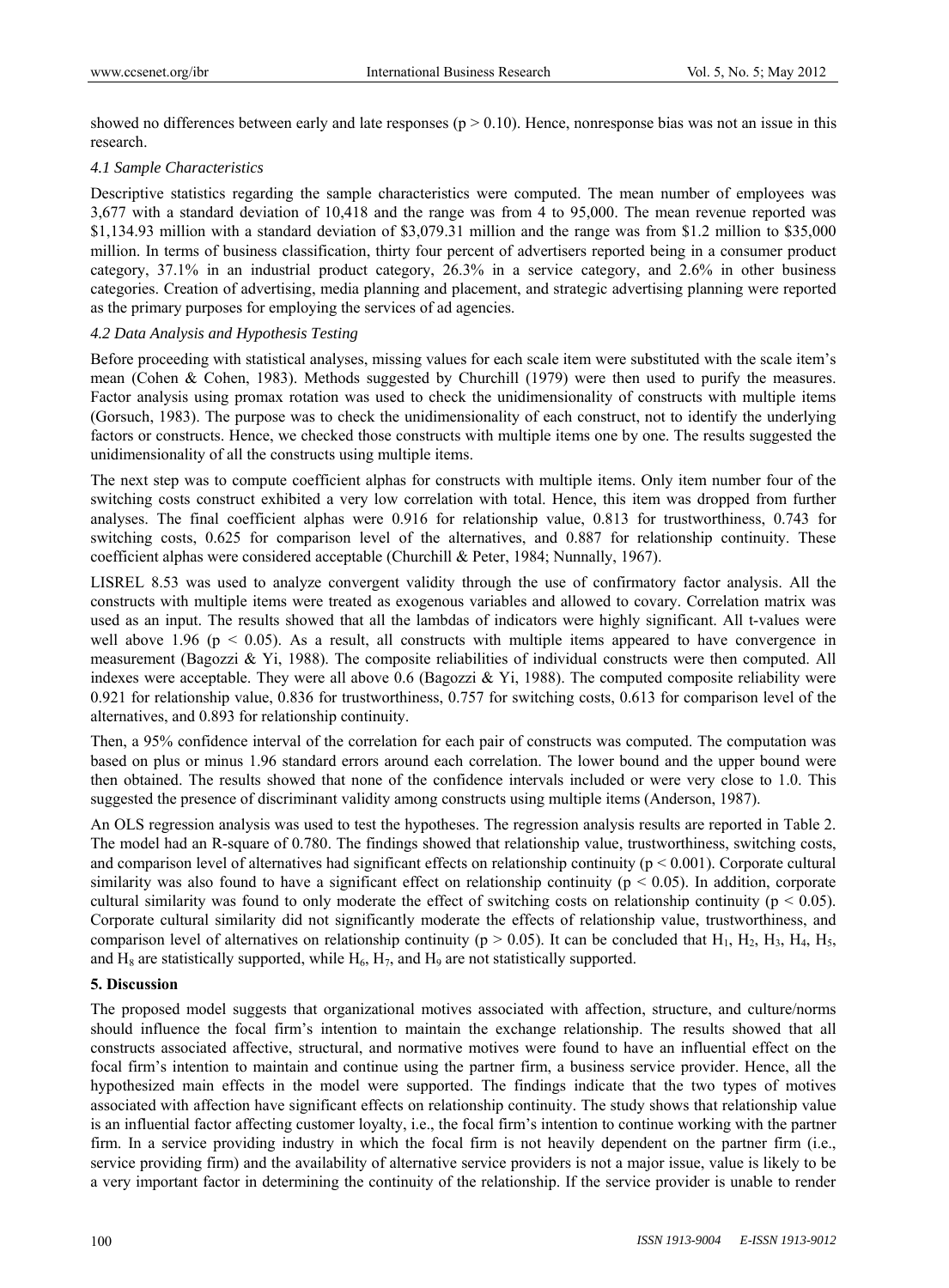high value, then the focal firm is likely to search for an alternative service provider. Likewise, the partner firm's trustworthiness is also a key factor in determining relationship continuity. The research shows that trustworthiness is a key component in maintaining a long-term relationship. The relationship cannot be sustained if the partner firm's trustworthiness diminishes. If the focal firm does not believe that the partner firm will do whatever it can to protect the focal firm's interests, the focal firm will stop using the service of the partner firm. Therefore, the partner firm's trustworthiness is considered to be an influential component affecting relationship continuity.

Similarly, the two motives associated with structure were also found to impact the focal firm's intention to continue the exchange relationship. Switching costs have a positive impact on the focal firm's intention to continue the exchange relationship. The higher the switching costs, the higher the level of relationship continuity. In a service providing industry, switching costs are mostly in the form of time. The focal firm has to spend a great deal of time working with the service providing firm. The service provider is often considered part of the focal firm. Seeking a new service provider often takes time and effort. As a result, switching costs are likely to have an effect on the focal firm's decision whether or not to continue working with the service provider. As expected, the comparison level of the alternatives was found to have a significant effect on relationship continuity. The lower the comparison level of the alternatives, the higher the focal firm's intention to continue working with the current service providing firm. This means that the service providing firm's reputation is a key determinant of relationship continuity. The relationship will continue if the focal firm is confident that the partner firm it has been working with is reputed to be one of the best service providers in the industry.

In addition, corporate cultural similarity between the focal firm and the partner firm also has an influential effect on relationship continuity. Similarity in corporate culture will help strengthen the working relationship. With similar values and norms, the focal firm and the partner firm will be able to communicate with each other more effectively and more efficiently to produce the desired results. This suggests that in selecting a service providing firm, the focal firm must try to select a service provider with similar values and norms since similarity in corporate values and norms is a key component driving the success and sustainability of the relationship.

When examining the standardized coefficients (see Table 2) of all the five significant motives influencing intention to continue the exchange relationship, trustworthiness appears to have the strongest effect on relationship continuity, followed by relationship value, switching costs, comparison level of the alternatives, and corporate cultural similarity. The two most important motives in remaining in the exchange relationship are trustworthiness and relationship value. Of these two motives, trustworthiness has a slightly stronger effect than relationship value. The relationship will never work if trustworthiness and relationship value are perceived to be low. Thus, as a business service provider, we must concentrate on building trustworthiness and providing excellent service value to the focal firm if we would like to build a long-term relationship with the focal firm. Of the two motives associated with structure, switching costs have a stronger effect than comparison level of the alternatives. Spending time and working closely with the focal firm will help strengthen the relationship since the major form of switching costs in the business service industry is time. In addition, the focal firm will be most likely to continue working with the same service provider if it perceives its service provider to be one of the best service providers in the industry. Hence, one important priority the partner firm should do is to build its reputation by providing good service values to all of its customers. Rendering good service values is therefore a key determinant of the partner firm's reputation.

Regarding the four hypothesized moderating effects, only one was found to be statistically significant. Corporate cultural similarity was found to moderate the effect of switching costs on relationship continuity. With a high level of corporate cultural similarity, the focal firm and the partner will have a better understanding of each other and the focal firm will be more tolerant and more sympathetic with its service provider. The focal firm will be more likely to stay in the relationship even though the switching costs are somewhat low and not considered an obstacle for leaving the current relationship. In contrast, when the corporate cultural similarity is low, the effect of switching costs on relationship continuity will be stronger. If the switching costs are not high enough and the work results are below the acceptable level, the focal firm will be more likely to consider leaving the relationship. Hence, in choosing a partner, a business service provider must consider choosing the partner who has similar corporate cultural values and norms. Figure 2 shows the results of the moderating effects of corporate cultural similarity on the effects of switching costs on relationship continuity.

# **6. Contribution and Managerial Implications**

The primary contribution of this study is the conceptualization of the structure of relationship commitment. The study attempts to disaggregate the commitment construct into components consisting of motives and relationship continuity. In the past, commitment construct was perceived to be a global construct combining motives and relationship continuity in the same construct and, hence creating a confounding effect among motives, commitment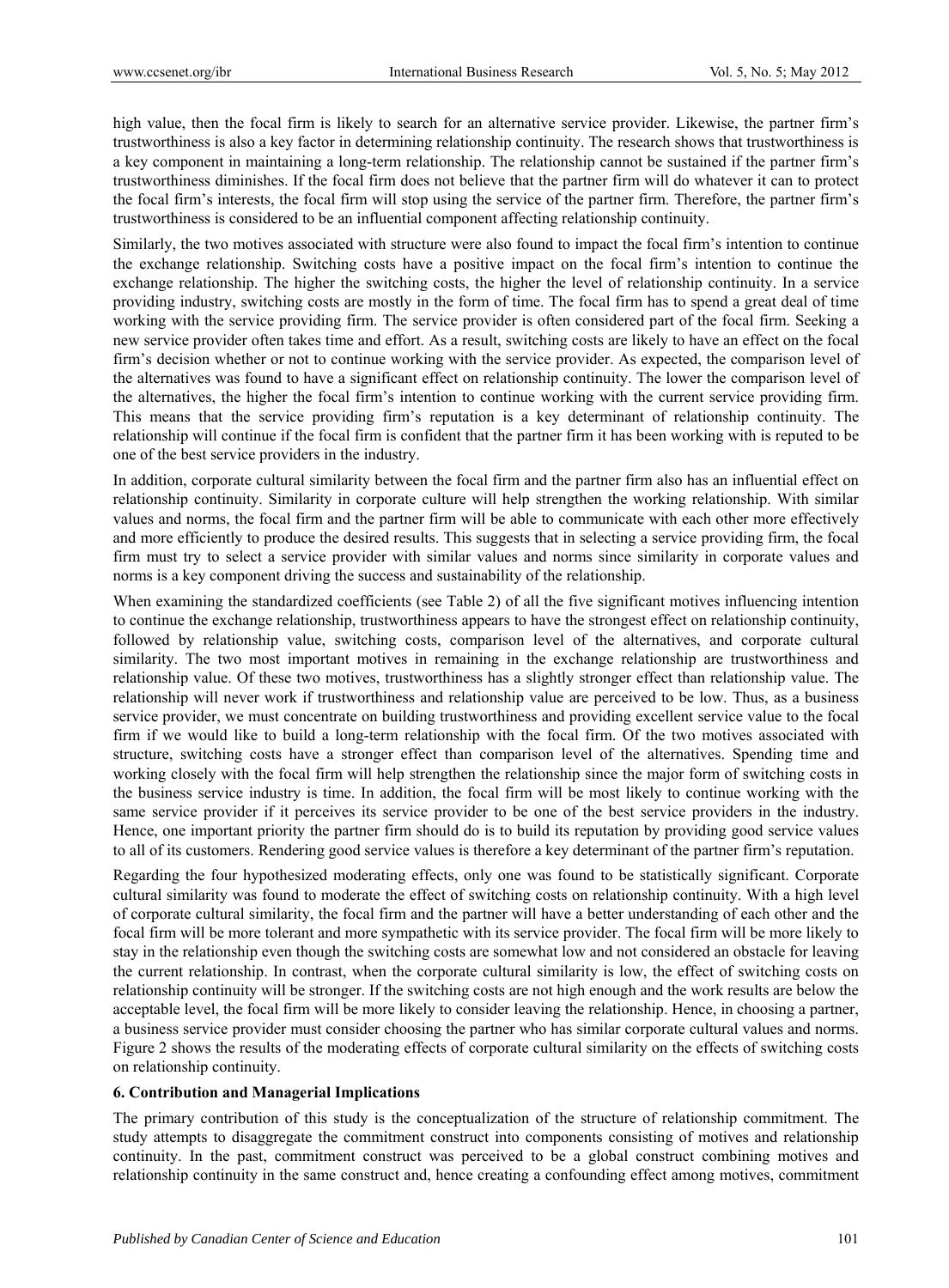construct, and relationship outcomes. Relationship commitment, theorized in the past to be a key mediating variable, was perceived to be a redundant variable and, thus, was not included in the proposed model. This study theorizes that relationship value, trustworthiness, switching costs, and comparison level of the alternatives, and corporate cultural similarity are key organizational motives affecting relationship continuity.

The success of interfirm relationship is dependent on both the focal firm and the partner firm. Both sides need to fully understand each other and must be seriously involved in building the relationship. The two key affective motives in building long-term relationships are relationship value and trustworthiness. This means that a long-term relationship will significantly depend on the value of work provided by the partner firm and the level of the partner firm's trustworthiness perceived by the focal firm. There are several means the partner firm could do to improve its value perceived by the focal firm. The partner needs to make sure that all personnel involved in the service thoroughly understand the focal firm's business since understanding the focal firm's business will lead to producing work that corresponds to the need of the focal firm. Relationship value will increase if the partner firm can show that it has put a great deal of effort in working for the focal firm. Constantly being in contact with the focal firm will also help demonstrate the partner firm's effort. To create a high level of trustworthiness, the partner firm may have to show that it provides timely and accurate information concerning the focal firm's business, keep the focal firm informed of its work, and do not withhold any information.

Understanding the effects of structural motives will also help the partner firm achieve its goals. The partner firm may try to increase the focal firm's switching costs by involving the focal firm in the work process and work closely with the focal firm. Once the focal firm has become involved, its switching costs will go up and, as a result, it will probably become more patient with the ongoing relationship. In addition, the partner firm must demonstrate that it is one of the best alternatives available in the industry. Employing high quality personnel may help the partner firm accomplish this goal. As for both the focal firm and the partner firm, one implication is that when selecting a partner one should try to select the partner that has similar shared values and norms. Relationships will not be durable if there is a clash in corporate culture. Similarity in corporate culture is expected to lead to a better working relationship between the focal firm and the partner firm.

## **7. Limitations and Future Research**

The proposed model focuses on the exchange relationships in a business service industry. We need to extend the research by testing the model with other types of exchange relationships, such as the exchange relationships between manufacturing companies and their suppliers (in terms of materials, parts, or components) and between manufacturing companies and their retailers. The strengths of the effects of various motives in other types of relationships may be different from the effects found in this study. Another area for future research is to adapt the model to consumer marketing and study the relationship between service providers and end users, such as between mobile phone service providers or credit card service providers and their customers. In this type of relationship, some of the constructs in the model may not be applicable. These constructs may have to be replaced with other similar constructs. For example, instead of having corporate cultural similarity as a construct associated with normative motives, a construct related to the influence of family members or friends (i.e., a sense of belonging to a group) may be used. Likewise, satisfaction construct may be included in the model as part of relationship outcomes. Another area of research is to study the antecedents of organizational motives. For example, perceived quality and price may be proposed to be antecedents of relationship value. Constructs, such as interpersonal chemistry and communication openness may be proposed to be antecedents of trustworthiness. In addition, researchers may also want to examine the antecedents of switching costs, comparison level of the alternatives, and corporate cultural similarity.

## **8. Conclusion**

The major contribution of this study is the conceptualization of relationship commitment structure. The study examined relationship commitment construct and disaggregated it into components consisting of organizational motives and relationship continuity. The focus was on the effects of these organizational motives on relationship continuity. Based on those concepts developed in organizational research, the three groups of organizational motives were adopted in this study. They consisted of affective motives, structural motives, and normative motives. Relationship value and trustworthiness were proposed to be associated with affective motives. Switching costs and comparison level of the alternatives were proposed to be associated with structural motives. Corporate cultural similarity was proposed to be associated with normative motives. The results of the study suggest that all constructs associated with the three groups of organizational motives influence relationship continuity. In addition, corporate cultural similarity was also found to moderate the effect of switching costs on relationship continuity. Hence, in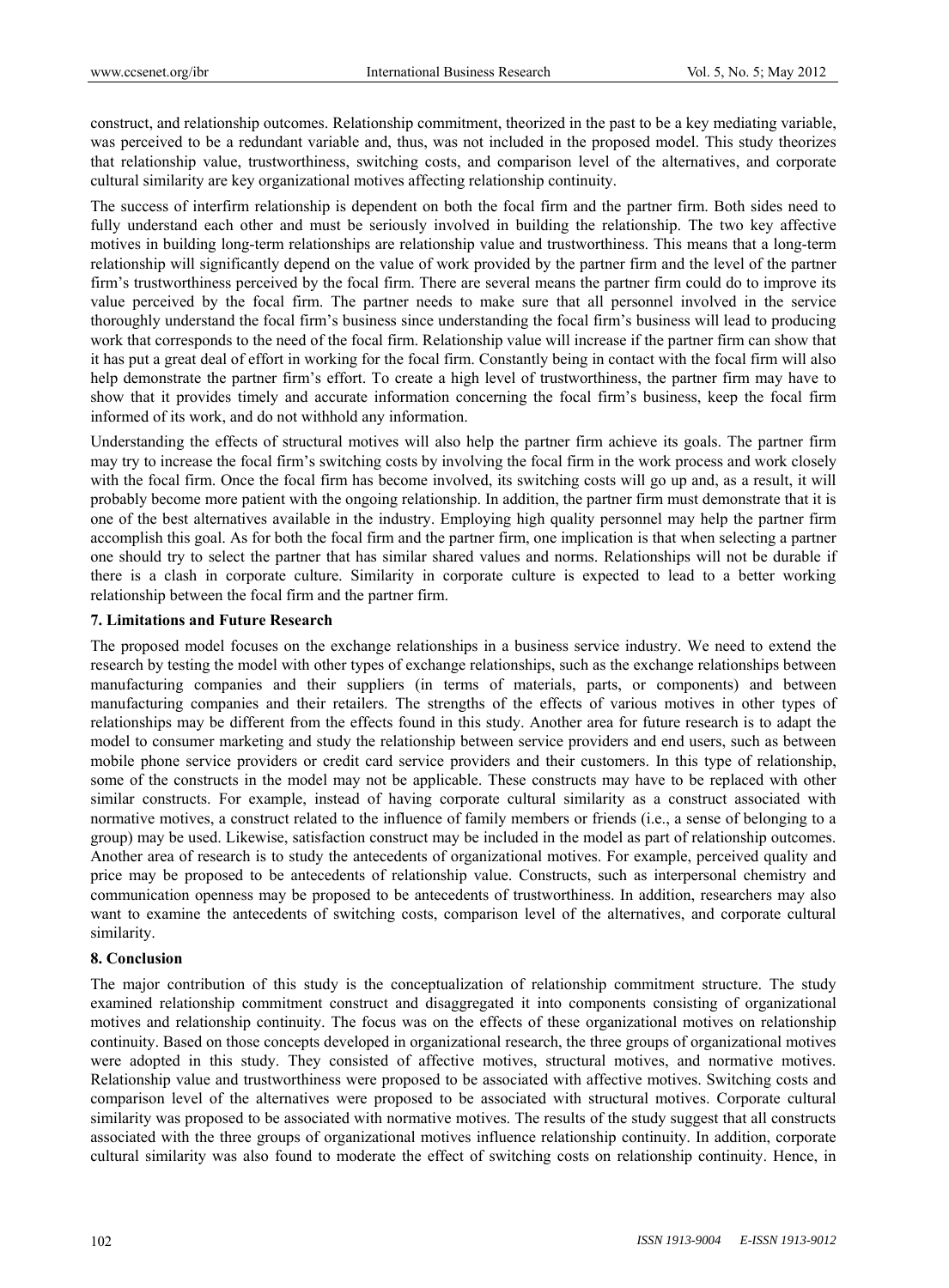developing a long-term relationship, one must seriously take into account the effects of relationship value, trustworthiness, switching costs, comparison level of the alternatives, and corporate cultural similarity.

## **References**

Allen, N. J., & Meyer, J. P. (1990). The measurement and antecedents of affective, continuance, and normative commitment to the organization. *Journal of Occupational Psychology, 63*(1), 1-18. http://dx.doi.org/10.1111/j.2044-8325.1990.tb00506.x

Allen, N. J., & Meyer, J. P. (1996). Affective, Continuance, and Normative Commitment to the Organization: An Examination of Construct Validity. *Journal of Vocational Behavior, 49*(3), 252-276. http://dx.doi.org/10.1006/jvbe.1996.0043

Anderson, E., & Weitz, B. (1992). The use of pledges to build and sustain commitment in distribution channels. *Journal Marketing Research, 29*(1), 18-34. http://dx.doi.org/10.2307/3172490

Anderson, J. C. (1987). An approach for confirmatory measurement and structural equation modeling of organizational properties. *Management Science, 33*(4), 525-541. http://dx.doi.org/10.1287/mnsc.33.4.525

Anderson, J. C., & Narus, J. A. (1990). A model of distributor firm and manufacturer firm working partnerships. *Journal of Marketing, 54*(1), 42-58. http://dx.doi.org/10.2307/1252172

Bagozzi, R. P., & Yi, Y. (1988). On the evaluation of structural equation models. *Journal of the Academy of Marketing Science, 16*(1), 74-94. http://dx.doi.org/10.1007/BF02723327

Ben-Ner, A., & Halldorsson, F. (2010). Trusting and trustworthiness: What are they, how to measure them, and what affects them. *Journal of Economic Psychology, 31*(1), 64-79. http://dx.doi.org/10.1016/j.joep.2009.10.001

Bolton, R. N., & Drew, J. H. (1991). A multistage model of customers assessments of service quality and value. *Journal of Consumer Research, 17*(4), 375-384. http://dx.doi.org/10.1086/208564

Bucklin, L. P., & Sengupta, S. (1993). Organizing successful co-marketing alliances. *Journal of Marketing, 57*(4), 32-46. http://dx.doi.org/10.2307/1252025

Cannon, J. P., Doney, P. M., Mullen, M. R., & Petersen, K. J. (2010). Building long-term orientation in buyer-supplier relationships: The moderating role of culture. *Journal of Operations Management, 28*(6), 506-521. http://dx.doi.org/10.1016/j.jom.2010.02.002

Chang, T-Z., & Wildt, A. R. (1994). Price, product information, and purchase intention: An empirical study. *Journal of the Academy of Marketing Science, 22*(1), 16-27. http://dx.doi.org/10.1177/0092070394221002

Churchill, G. A. Jr. (1979). A paradigm for developing better measures of marketing constructs. *Journal of Marketing Research, 16*(1), 64-73. http://dx.doi.org/10.2307/3150876

Churchill, G. A., Jr., & Peter, J. P. (1984). Research design effects on the reliability of rating scales: A meta-analysis. *Journal of Marketing Research*, *21*(4), 360-375. http://dx.doi.org/10.2307/3151463

Claycomb, C., & Frankwick, G. L. (2010). Buyers' perspectives of buyer-seller relationship development. *Industrial Marketing Management, 39*(2), 252-263. http://dx.doi.org/10.1016/j.indmarman.2008.08.004

Cohen, J., & Cohen, P. (1983). *Applied multiple regression/correlation analysis for the behavioral sciences*. Hillsdale, NJ: Lawrence Erlbaum Associates.

Colquitt, J. A., Scott, B. A., & LePine, J. A. (2007). Trust, trustworthiness, and trust propensity: A meta-analytic test of their unique relationships with risk taking and job performance. *Journal of Applied Psychology, 92*(4), 909-927. http://dx.doi.org/10.1037/0021-9010.92.4.909

Cronin, J. J., Brady, M. K., & Hult, G. T. M. (2000). Assessing the effects of quality, value and customer satisfaction on consumer behavioral intentions in service environments. *Journal of Retailing, 76*(2), 193-218. http://dx.doi.org/10.1016/S0022-4359(00)00028-2

Crosby, L. A., Evans, K. R., & Cowles, D. (1990). Relationship quality in services selling: An interpersonal influence perspective. *Journal of Marketing, 54*(3), 68-81. http://dx.doi.org/10.2307/1251817

Deshpandé, R., & Webster, F. E., Jr. (1989). Organizational culture and marketing: Defining the research agenda. *Journal of Marketing, 53*(1), 3-15. http://dx.doi.org/10.2307/1251521

Dillman, D. A. (1978). *Mail and telephone surveys: The total design method*. New York: John Wiley & Sons.

Doney, P. M., & Cannon, J. P. (1997). An examination of the nature of trust in buyer-seller relationships. *Journal of Marketing, 61*(2), 35-51. http://dx.doi.org/10.2307/1251829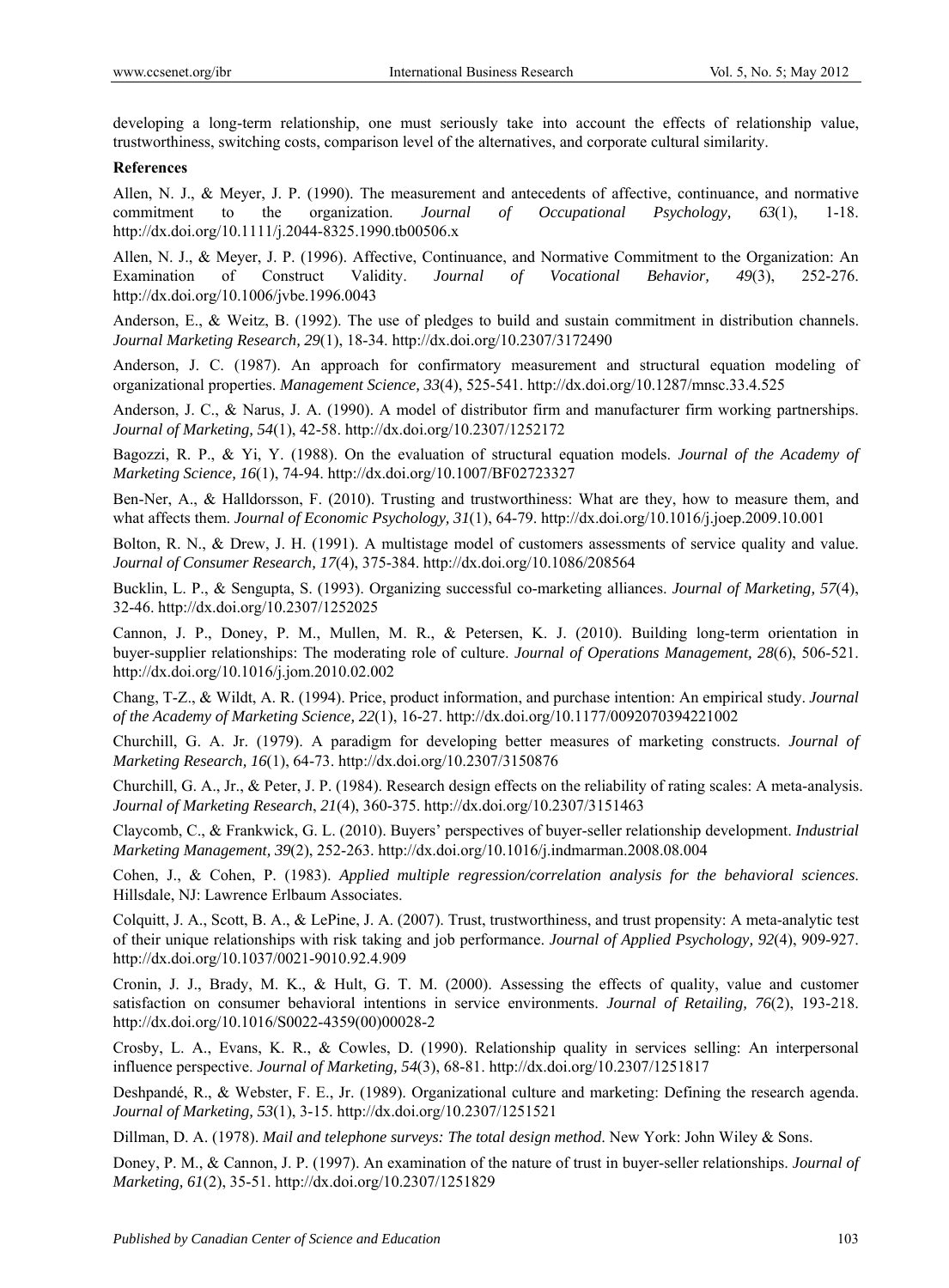Dwyer, F. R., Schurr, P. H., & Oh, S. (1987). Developing buyer-seller relationships. *Journal of Marketing, 51*(2), 11-27. http://dx.doi.org/10.2307/1251126

Erdos, P. L., & Morgan, A. J. (1983). *Professional mail surveys*. Malabar, FL: Robert E. Krieger Publishing Company.

Fredericks, J. O., & Salter, J. M. II. (1995). Beyond customer satisfaction. *Management Review, 84*(5), 29-32.

Ganesan, S. (1994). Determinants of long-term orientation in buyer-seller relationships. *Journal of Marketing, 58*(2), 1-19. http://dx.doi.org/10.2307/1252265

Geyskens, I., Steenkamp, J-B. E. M., Scheer, L. K., & Kumar, N. (1996). The effects of trust and interdependence on relationship commitment: A trans-atlantic study. *International Journal of Research in Marketing, 13*(4), 303-317. http://dx.doi.org/10.1016/S0167-8116(96)00006-7

Gorsuch, R. L. (1983). *Factor analysis*. Hillsdale, NJ: Lawrence Erlbaum Associates, Inc.

Gounaris, S. P. (2005). Trust and commitment influences on customer retention: Insights from business-to-business services. *Journal of Business Research, 58*, 126-140. http://dx.doi.org/10.1016/S0148-2963(03)00122-X

Han, S-L. (1992). Antecedents of buyer-seller long-term relationships: An exploratory model of structural bonding and social bonding. (Unpublished Paper). *ISBM Report* 6-1992, Penn State University.

Heide, J. B., & John, G. (1988). The role of dependence balancing in safeguarding transaction-specific assets in conventional channels*. Journal of Marketing, 52*(1), 20-35. http://dx.doi.org/10.2307/1251683

Heide, J. B., & John, G. (1990). Alliances in industrial purchasing: The determinants of joint action in buyer-supplier relationships. *Journal of Marketing Research, 27*(1), 24-36. http://dx.doi.org/10.2307/3172548

Heide, J. B., & John, G. (1992). Do norms matter in marketing relationships?. *Journal of Marketing, 56*(2), 32-44. http://dx.doi.org/10.2307/1252040

Hodson, R. (2004). Organizational trustworthiness: Findings from the population of organizational ethnographies. *Organization Science, 15*(4), 432-445. http://dx.doi.org/10.1287/orsc.1040.0077

Huff, L. C. (2005). Stages in the development of customers' trust for services providers. *Asia Pacific Advances in Consumer Research, 6*, 105-10.

Jackson, B. B. (1985). *Winning and keeping industrial customers: The dynamics of customer relationships*. Lexington, KY: Lexington Books.

Jones, M. A., Mothersbaugh, D. L., & Beatty, S. E. (2002). Why customers stay: Measuring the underlying dimensions of services switching costs and managing their differential strategic outcomes. *Journal of Business Research, 55*(6), 441-450. http://dx.doi.org/10.1016/S0148-2963(00)00168-5

Joskow, P. L. (1987). Contract duration and relationship-specific investments: Empirical evidence from coal markets. *American Economic Review, 77*(1), 168-185.

Keh, H. T., & Xie, Y. (2009). Corporate reputation and customer behavioral intentions: The roles of trust, identification and commitment. *Industrial Marketing Management, 38*(7), 732-742. http://dx.doi.org/10.1016/j.indmarman.2008.02.005

Kelley, H. H., & Thibaut, J. W. (1978). *Interpersonal relations: A theory of interdependence*. New York: John Wiley & Sons, Inc.

Kotler, P. (1997). *Marketing management: Analysis, planning, implementation, and control* (9th ed.). Upper Saddle River, NJ: Prentice Hall.

Kotter, J. P., & Heskett, J. L. (1992). *Corporate culture and performance*. New York: The Free Press.

Kumar, P. (1999). The impact of long-term client relationships on the performance of business service firms. *Journal of Service Research, 2*(1), 4-18. http://dx.doi.org/10.1177/109467059921002

Kumar, V., Bohling, T. R., & Ladda, R. N. (2003). Antecedents and consequences of relationship intention: Implications for transaction and relationship marketing. *Industrial Marketing Management, 32*(8), 667-676. http://dx.doi.org/10.1016/j.indmarman.2003.06.007

Lee, D. J., Lee, M., & Suh, J. (2007). Benevolence in the importer-exporter relationship: Moderating role of value similarity and cultural familiarity. *International Marketing Review, 24*(6), 657-677. http://dx.doi.org/10.1108/02651330710832649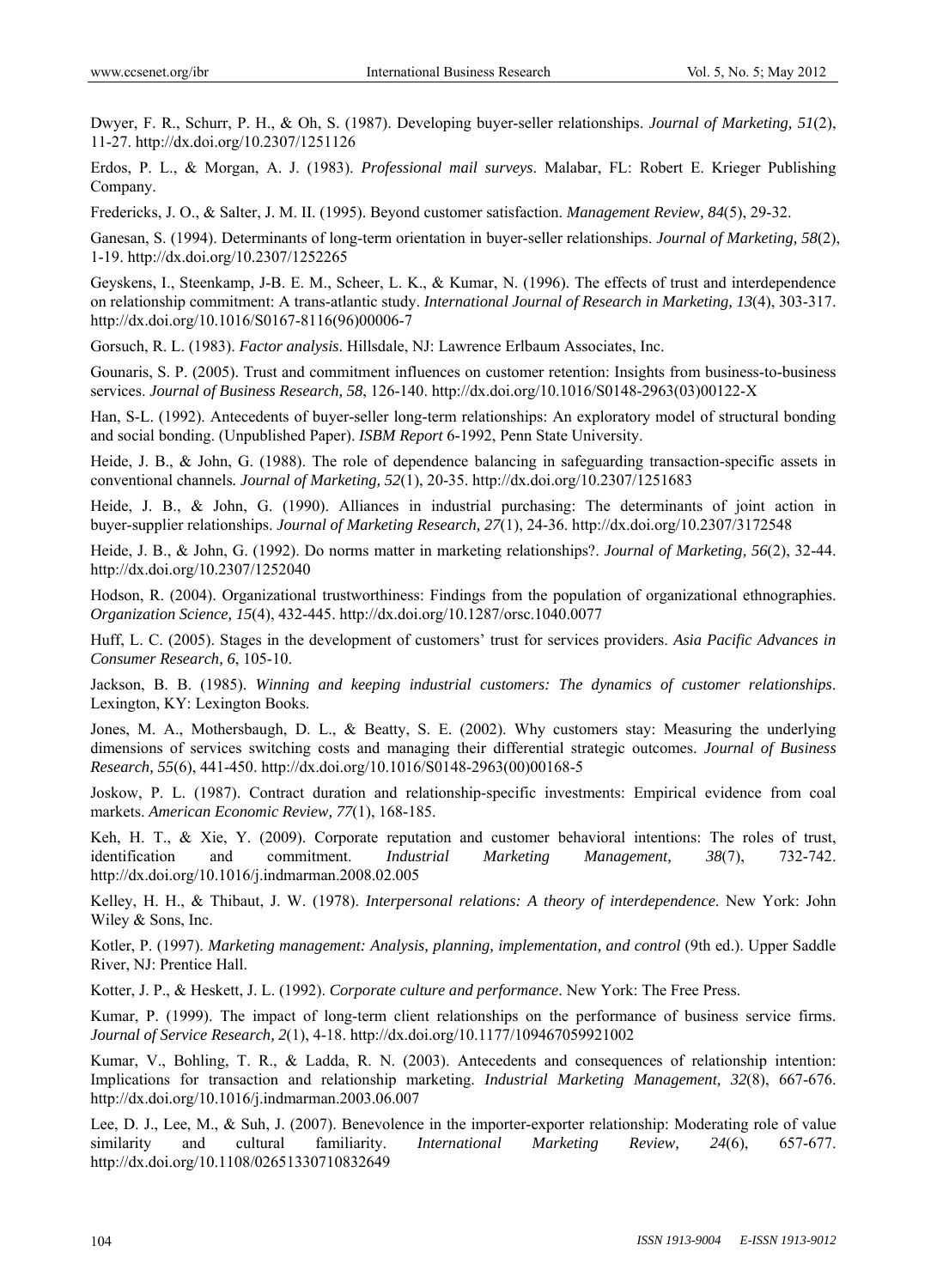Leonidou, L. C., Palihawadana, D., Chari, S., & Leonidou, C. N. (2011). Drivers and outcomes of importer adaptation in international buyer-seller relationships. *Journal of World Business, 46*(4), 527-543. http://dx.doi.org/10.1016/j.jwb.2010.10.013

Liu, Y., Su, C., Li, Y., & Liu, T. (2010). Managing opportunism in a developing interfirm relationship: The interrelationship of calculative and loyalty commitment. *Industrial Marketing Management, 39*(5), 844-852. http://dx.doi.org/10.1016/j.indmarman.2009.09.004

Lusch, R. F., & Brown, J. R. (1996). Interdependency, contracting, and relational behavior in marketing channels. *Journal of Marketing, 60*(4), 19-38. http://dx.doi.org/10.2307/1251899

Mathieu, J. E., & Zajac, D. M. (1990). A review and meta-analysis of the antecedents, correlates, and consequences of organizational commitment. *Psychological Bulletin, 108*(2), 171-194. http://dx.doi.org/10.1037/0033-2909.108.2.171

Meyer, J. P., & Allen, N. J. (1991). A three-component conceptualization of organizational commitment. *Human Resource Management Review, 1*(1), 61-89. http://dx.doi.org/10.1016/1053-4822(91)90011-Z

Moorman, C., Deshpandé, R., & Zaltman, G. (1993). Factors affecting trust in market research relationships. *Journal of Marketing, 57*(1), 81-101. http://dx.doi.org/10.2307/1252059

Moorman, C., Zaltman, G., & Deshpandé, R. (1992). Relationships between providers and uses of marketing research: The dynamics of trust within and between organizations. *Journal of Marketing Research, 29*(3), 314-329. http://dx.doi.org/10.2307/3172742

Morgan, R. M., & Hunt, S. D. (1994). The commitment-trust theory of relationship marketing. *Journal of Marketing, 58*(3), 20-38. http://dx.doi.org/10.2307/1252308

Mowday, R. T., Porter, L. W., & Steers, R. M. (1982). *Employee-organizational linkages*. New York: Academic Press.

Noordewier, T. G., John, G., & Nevin, J. R. (1990). Performance outcomes of purchasing arrangements in industrial buyer-vendor relationships. *Journal of Marketing, 54*(4), 80-93. http://dx.doi.org/10.2307/1251761

Nunnally, J. C. (1967). *Psychometric theory*. New York: McGraw Hill.

O'malley, L., & Tynan, C. (2008). Relationship marketing. In M. J. Baker & S. Hart (Eds.), *The marketing book* (pp. 33-54). Burlington, MA: Butterworth-Heinemann.

Petrick, J. F. (2004). The roles of quality, value and satisfaction in predicting cruise passengers' behavioral intentions. *Journal of Travel Research, 42*(4), 397-407. http://dx.doi.org/10.1177/0047287504263037

Powers, T. L., & Reagan, W. R. (2007). Factors influencing successful buyer–seller relationships. *Journal of Business Research, 60*(12), 1234-1242. http://dx.doi.org/10.1016/j.jbusres.2007.04.008

Rempel, J. K., Holmes, J. G., & Zanna, M. P. (1985). Trust in close relationships. *Journal of Personality and Social Psychology, 49*(1), 95-112. http://dx.doi.org/10.1037/0022-3514.49.1.95

Rese, M. (2006). Successful and sustainable business partnerships: How to select the right partners. *Industrial Marketing Management, 35*(1), 72-82. http://dx.doi.org/10.1016/j.indmarman.2005.08.009

Rotter, J. B. (1980). Interpersonal trust, trustworthiness, and gullibility. *American Psychologist, 35*(1), 17. http://dx.doi.org/10.1037/0003-066X.35.1.1

Ryu, S., Lee, E-J., & Lee, W. J. (2011). A cross-cultural study of interfirm power structure and commitment: The effect of collectivism. *Journal of Business & Industrial Marketing, 26*(2), 92-103. http://dx.doi.org/10.1108/08858621111112276

Ryu, S., Park, J. E., & Min, S. (2007). Factors of determining long-term orientation in interfirm relationships. *Journal of Business Research, 60*(12), 1225-1233. http://dx.doi.org/10.1016/j.jbusres.2006.09.031

Sanchez-Franco, M. J. (2009). The moderating effects of involvement on the relationships between satisfaction, trust and commitment in e-banking. *Journal of Interactive Marketing, 23*, 247-258. http://dx.doi.org/10.1016/j.intmar.2009.04.007

Schurr, P. H., & Ozanne, J. L. (1985). Influences on exchange processes: Buyers' preconceptions of a seller's trustworthiness and bargaining toughness. *Journal of Consumer Research, 11*(4), 939-953. http://dx.doi.org/10.1086/209028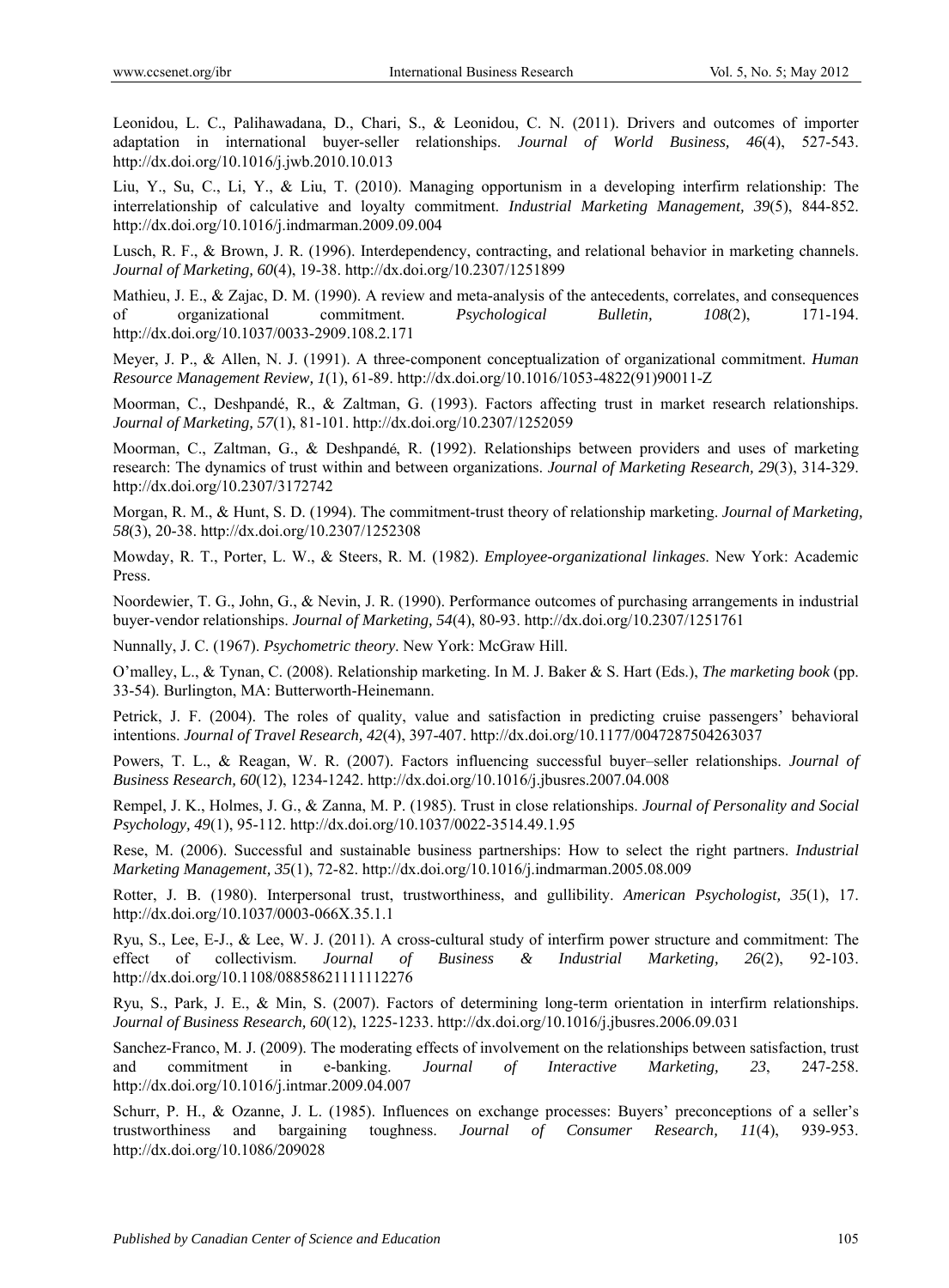Seidler, J. (1974). On using informants: A technique for collecting quantitative data and controlling measurement data in organizational analysis. *American Sociological Review, 39*(6), 816-831. http://dx.doi.org/10.2307/2094155

Sheth, J. N., & Sharma, A. (1997). Supplier relationships: Emerging issues and challenges. *Industrial Marketing Management, 26*(2), 91-100. http://dx.doi.org/10.1016/S0019-8501(96)00153-8

Siehl, C., & Martin, J. (1990). Organizational culture: A key to financial performance? In B. Schneider (Ed.), *Organizational climate and culture* (pp. 241-281). San Francisco: Jossey-Bass.

Stanko, M. A., Bonner, J. M., & Calantone, R. J. (2007). Building commitment in buyer-seller relationships: A tie strength perspective. *Industrial Marketing Management, 36,* 1094-1103. http://dx.doi.org/10.1016/j.indmarman.2006.10.001

Stern, L. W., & El-Ansary, A. I. (1992). *Marketing channels* (4th ed.). Englewood Cliffs, NJ: Prentice Hall.

Webster, F. E. Jr. (1992). The changing role of marketing in the corporation. *Journal of Marketing, 56*(4), 1-17. http://dx.doi.org/10.2307/1251983

Whitten, D., & Wakefield, R. L. (2006). Measuring switching costs in IT outsourcing services. *Journal of Strategic Information Systems, 15*(3), 219-248. http://dx.doi.org/10.1016/j.jsis.2005.11.002

Wiener, Y. (1982). Commitment in organizations: A normative view. *Academy of Management Review, 7*(3), 418-428. http://dx.doi.org/10.2307/257334

Williamson, O. E. (1975). *Markets and hierarchies: Analysis and antitrust implications*. New York: The Free Press.

Williamson, O. E. (1985). *The economic institutions of capitalism: Firms, markets, relational contracting*. New York: The Free Press.

Wilson, D. T. (1995). An integrated model of buyer-seller relationships. *Journal of the Academy of Marketing Science, 23*(4), 335-345. http://dx.doi.org/10.1177/009207039502300414

Zeithaml, V. A. (1988). A consumer perceptions of price, quality, and value: A means-end model and synthesis of evidence. *Journal of Marketing, 5*2(3), 2-22. http://dx.doi.org/10.2307/1251446

Zenger, T. R., & Lawrence, B. S. (1989). Organizational demography: The differential effects of age and tenure distributions on technical communication. *The Academy of Management Journal, 32*(2), 353-376. http://dx.doi.org/10.2307/256366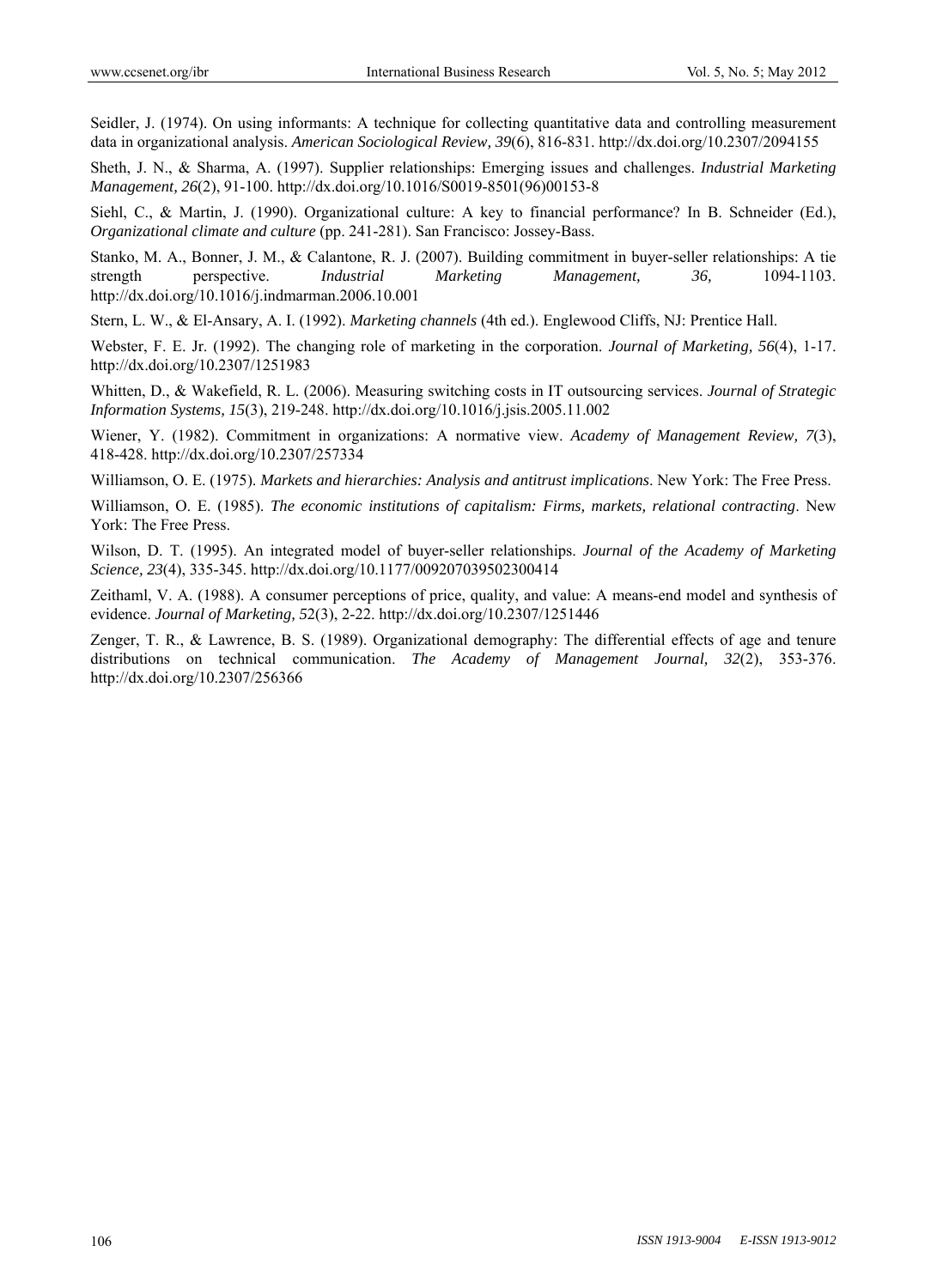## Table 1. Measurement of constructs

#### **Relationship Value**

3 item--5 point numerical scale--Anchored at endpoints

\* Please circle the number in each of the following items that best describes the overall value of services provided by this ad agency, given what it paid for services rendered.

- 1. Poor/Good
- 2. Worthless/Worthwhile

3. Valueless/Valuable

*Source*: Adapted from Bolton and Drew (1991).

#### **Trustworthiness**

6 items--5 point Likert scale--Anchored at endpoints

(Strongly Disagree/Strongly Agree)

1. We believe the information that this ad agency provides us.

2. This ad agency is always honest with us.

3. This ad agency does not always keep promises it makes to us. (R)

4. When making important decisions, this ad agency considers our welfare as well as its own.

5. This ad agency keeps our best interests in mind.

6. Sometimes, we find it necessary to be cautious with this ad agency. (R)

*Source*: Adapted from Doney and Cannon (1997).

#### **Switching Costs**

5 items--5 point Likert scale--Anchored at endpoints

(Strongly Disagree/Strongly Agree)

1. If we decided to stop working with this ad agency, we would be wasting a lot of knowledge that is tailored to its methods.

2. We have invested a great deal of time in working with this ad agency.

3. If we switched to an alternative ad agency, we would lose much of the investment we have made in the relationship with this ad agency.

4. This ad agency has ways of doing business that have required adaptation on our part.

5. We have made a substantial investment in getting this ad agency to fully understand our business.

*Source*: Adapted from Anderson and Weitz (1992) as well as from Heide and John (1992).

#### **Comparison Level of the Alternatives**

3 items--5 point Likert scale--Anchored at endpoints

(Strongly Disagree/Strongly Agree)

1. It would be easy for us to find a better alternative ad agency who can provide us with better results.

2. There are other highly attractive alternative ad agencies readily available to us.

3. The ad agency we are currently working with is the best ad agency available to us. (R)

*Source*: Adapted from Han (1992).

#### **Corporate Cultural similarity**

1 item--5 point Likert scale--Anchored at endpoints

(Strongly Disagree/Strongly Agree)

\* The corporate culture of our organization is similar to that of the ad agency.

*Source*: Adapted from Lee et al. (2007).

#### **Relationship Continuity**

3 items--5 point Likert scale--Anchored at endpoints

(Strongly Disagree/Strongly Agree)

1. We expect our relationship with this ad agency to continue for a long time.

2. Our relationship with this ad agency is enduring.

3. We intend to leave this ad agency in the near future. (R)

*Source*: Adapted from Lusch and Brown (1996) and from Noordewier et al. (1990).